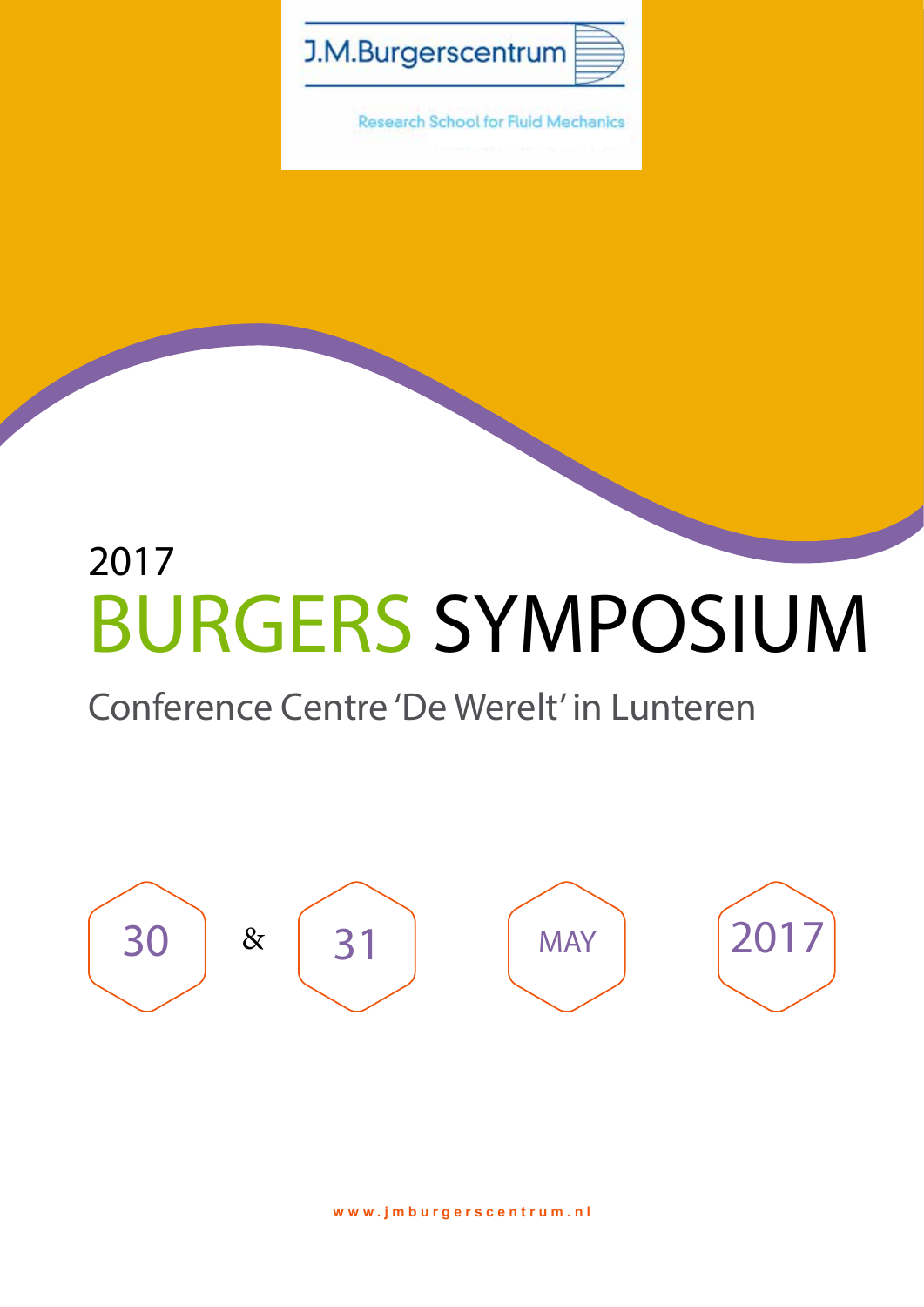#### **TUESDAY 30 MAY GENERAL PROGRAMME**

Tuesday 30 May 2017

| $09.30 - 10.30$    | Registration, coffee/tea                   |                                                                                         |
|--------------------|--------------------------------------------|-----------------------------------------------------------------------------------------|
| $10.30 - 10.40$    | Plenary: opening                           |                                                                                         |
| $10.40 - 11.30$    |                                            | Plenary: Burgers Lecture by Prof Christophe Clanet, Ecole Polytechnique, Palaiseau, F   |
| $11.30 - 12.00$    |                                            | Plenary: 25 years JMBC! Presentations by Prof Jan Sengers and Prof Leen van Wijngaarden |
| $12.00 - 13.00$    | Lunch                                      |                                                                                         |
| $13.00 - 14.45$    | Parallel sessions: 1 & 2                   |                                                                                         |
| $14.45 - 15.15$    | Tea / coffee break                         |                                                                                         |
| $15.15 - 15.45$    | Plenary: pitches by PhD students           |                                                                                         |
| $15.45 - 17.30$    | Parallel sessions: 3 & 4                   |                                                                                         |
| $17.30 - 18.30$    | Posters + Gallery of Fluid Motion + Drinks |                                                                                         |
| Evening programme: | $18.30 - 20.00$                            | Joint dinner                                                                            |
|                    | $20.30 - 21.30$                            | Plenary: Evening Lecture by Prof Vincent Icke, Leiden, NL                               |
|                    | 21.30                                      | Socialising & drinks                                                                    |

#### **WEDNESDAY 31 MAY GENERAL PROGRAMME**

Wednesday 31 May 2017

| $09.00 - 10.30$ | Parallel sessions: 5 & 6                     |
|-----------------|----------------------------------------------|
| $10.30 - 11.00$ | Coffee / tea break                           |
| $11.00 - 12.30$ | Parallel sessions: 7 & 8                     |
| $12.30 - 13.30$ | Lunch                                        |
| $13.30 - 15.00$ | Parallel sessions : 9 & 10                   |
| $15.00 - 15.30$ | Plenary: Awards session                      |
|                 | Charles Hoogendoorn Award (KIVI)             |
|                 | Laudatio by jury + presentation by recipient |
|                 | Announcement winners of the                  |
|                 | - Young Scientist Awards (2x)                |
|                 | - Gallery of Fluid Motion Award              |
| 15.30           | Closure & drinks                             |

#### **PARTICIPATING GROUPS**

| <b>TUD-PE</b>   | 3ME - Process & Energy   Boersma, Roekaerts                                                                 |
|-----------------|-------------------------------------------------------------------------------------------------------------|
| <b>TUD-FM</b>   | 3ME - Fluid Mechanics   Westerweel, Henkes, Eckhardt                                                        |
| <b>TUD-ME</b>   | 3ME - Maritime Engineering   van Rhee                                                                       |
| TUD-TP          | Chemical Technology – Transport Phenomena   Kleijn, Kreutzer, Mudde, vdAkker                                |
| <b>TUD-AE</b>   | Aerospace Engineering   Hickel, Scarano                                                                     |
| <b>TUD-AM</b>   | Applied Mathematics   Vuik, Heemink                                                                         |
| <b>TUD-EFM</b>  | Civil Engineering & Geosciences - Environmental Fluid Mechanics   Reniers, Uijttewaal, Pietrzak             |
| UT-EFD          | Mechanical Engineering - Engineering Fluid Dynamics   Venner                                                |
| UT-NACM         | Mathematics - Numerical Analysis & Computational Mechanics   van der Vegt                                   |
| UT-PCF          | Science & Technology - Physics of Complex Fluids   Mugele                                                   |
| UT-PoF          | Science & Technology - Physics of Fluids   Lohse, DvdMeer, Snoeijer, Versluis, Verzicco, Prosperetti        |
| UT-SFI          | Chemical Engineering - Soft Matter, Fluidics and Interfaces   Lammertink                                    |
| UT-MSM          | Engineering Technology - Multi-Scale Modelling   Luding                                                     |
| UT-WEM          | Engineering Technology - Water Engineering Management   Hulscher                                            |
| <b>TUE-BP</b>   | <b>Built Environment - Building Physics   Blocken</b>                                                       |
| <b>TUE-CASA</b> | Mathematics & Computer Science - Centre for Analysis, Scientific Computing & Applications   Koren, Peletier |
| <b>TUE-CPI</b>  | Chemical Engineering - Chemical Process Intensification   van Sint Annaland                                 |
| <b>TUE-ET</b>   | Mechanical Engineering – Energy Technology   van Brummelen, Smeulders, van Steenhoven                       |
| <b>TUE-MMM</b>  | Chemical Engineering - Multiscale Modelling of Multiphase Flows   Kuipers                                   |
| <b>TUE-MRF</b>  | Mechanical Engineering - Multiphase and Reacting Flows   Deen, de Goey, Kuerten                             |
| <b>TUE-MS</b>   | Mechanical Engineering - MicroSystems   den Toonder                                                         |
| <b>TUE-MTP</b>  | Applied Physics - Mesoscopic Transport Phenomena   Darhuber, Harting, Snoeijer                              |
| <b>TUE-PP</b>   | Applied Physics - Plasma Physics   Kroesen                                                                  |
| TUE-TPM         | Applied Physics - Transport in Porous Media   Adan                                                          |
| TUE-WDY         | Applied Physics - Vortex Dynamics & Turbulence   Clercx, van Heijst, Toschi, Geurts                         |
| <b>RUG-CMNM</b> | Computational Mechanics & Numerical Mathematics   Verstappen, Veldman                                       |
| <b>WUR-EZ</b>   | Wageningen University - Experimental Zoology   van Leeuwen                                                  |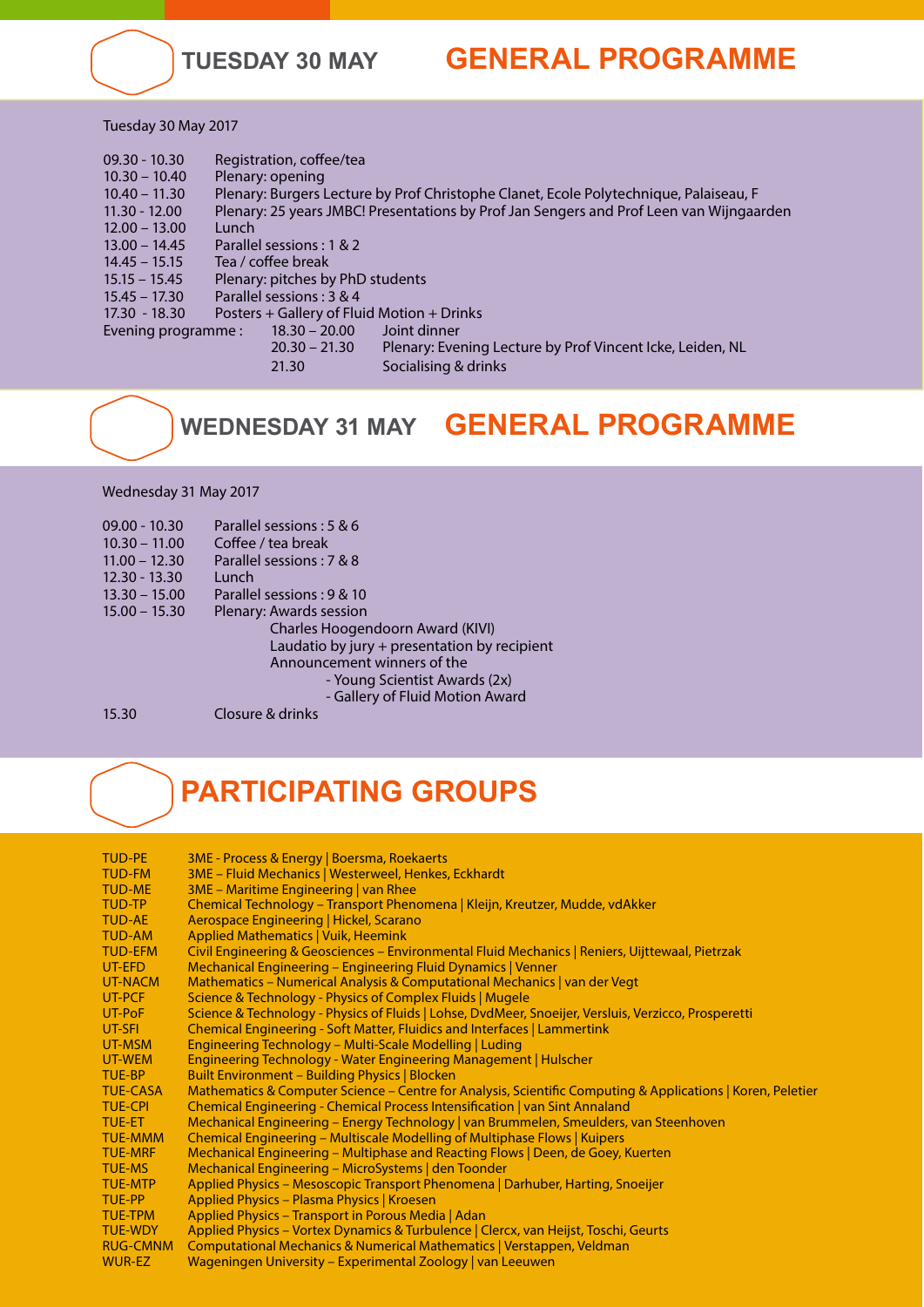

#### 13.00-14.45

## **TUESDAY 30 MAY 1 DROPLETS & MICROSYSTEMS 1**<br>G HOMMERSOM (DOW CHEMICAL)

**TUESDAY 30 MAY 30 DROPLETS & MICROSYSTEMS 2**<br>JJANSSEN (UNILEVER)  $15.45 - 17.30$ Qingguang Xie - Evaporation of a colloidal suspension droplet TUE-MTP | Harting Davood Baratian - Electrowetting-enhanced condensation and drop shedding for enhanced heat transfer UT-PCF | Mugele, vd Ende Huanshu Tan - The evaporating Ouzo droplet UT-POF | Lohse Ranabir Dey - Drop evaporation in strong electric fields in electrowetting configuration UT-PCF | Mugele, vd Ende Robin Koldewij - Freezing sessile droplets UT-POF | Lohse Felix Milan - Multi-scale LBM simulations of droplets in time-dependent flows TUE-WDY | Toschi Giulia Finotello - Experimental investigation of milk droplet-droplet interaction TUE-MMM | Kuipers, Buist Shantanu Maheshwari - Dissolution of a binary droplet: MD simulations UT-POF | Lohse, vd Hoef

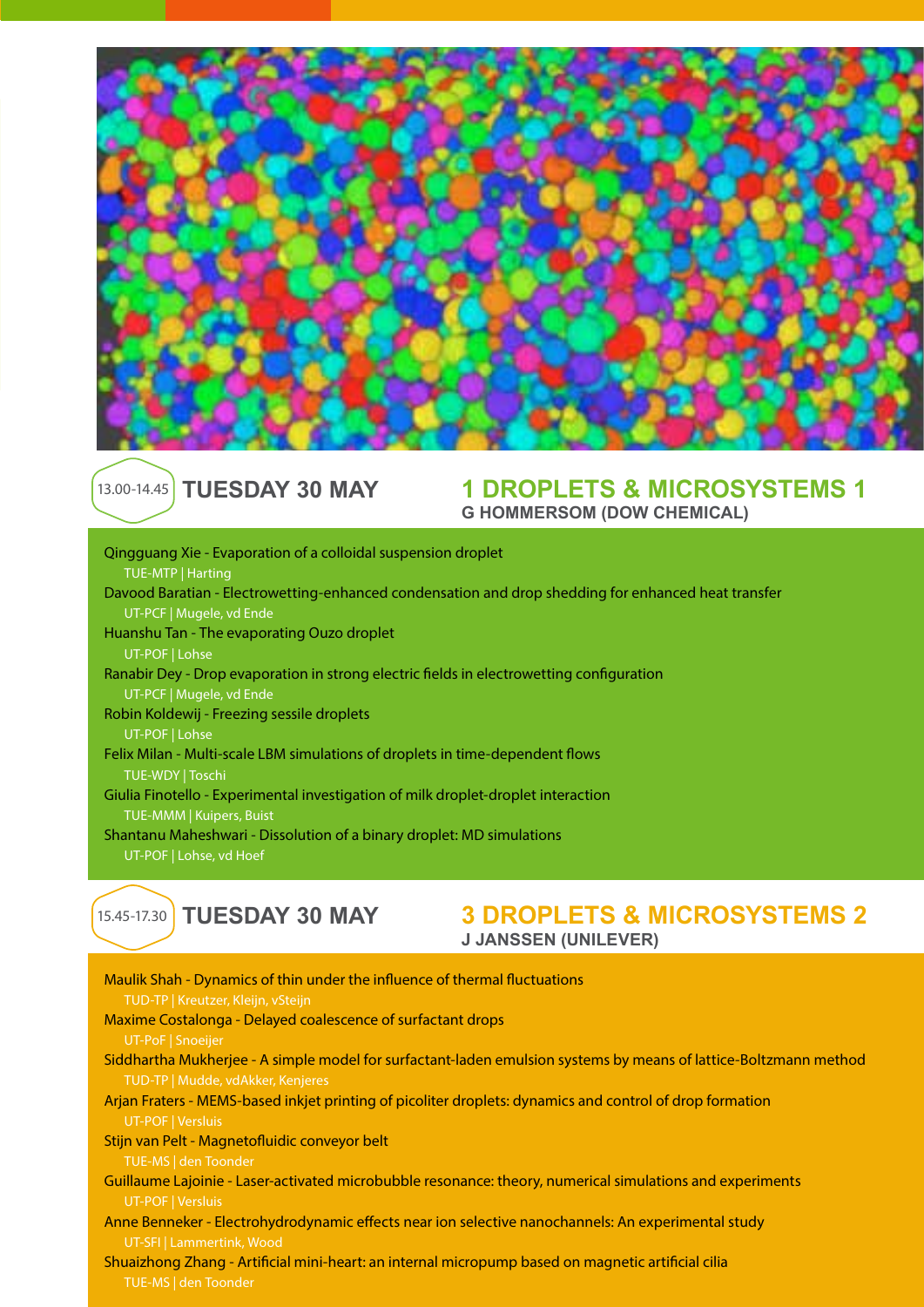



## **TUESDAY 30 MAY 2 ENVIRONMENTAL FLUID MECHANICS**<br>H REINTEN (OCE)

- Sven Baars Critical transitions in stochastic ocean-climate models RUG-CMNM | Verstappen, Wubs Joep van der Zanden - Turbulence and boundary layer dynamics under breaking waves UT-WEM | Hulscher, Ribberink Dave Weij - Numerical modelling of the unstable breaching process TUD-ME | vRhee, Keetels John Damen - An analysis of spatially varying sand wave morphology UT-WEM | Hulscher, vDijk Freekjan Brink - Robust simulations for the potential flow free surface water wave equations UT-NACM | vd Vegt Marijn Sanders - Aeroacoustic noise source localization and quantification for wind turbine applications UT-EFD | Venner, de Santana Geert Campmans - Modelling the influence of storm effects on finite amplitude sand wave dynamics
- UT-WEM | Hulscher, Roos Yoeri Dijkstra - Why sediments are trapped in estuaries: an analysis using the idealised iFlow model

TUD-AM | Heemink, Schuttelaars



## **4 HEAT AND MASS TRANSFER T PEETERS (TATA STEEL)**

- Florian Charruault Formation and growth of contact spots at an air cavity closure TUD-FM | Wester Simone Silvestri - Turbulence radiation interactions in channel flow with various optical depth
- 
- Noud Maes Flame devolopment in consecutive n-dodecane injections
- Samaneh Mousavi Challenges in modelling flowing plasma TUE-PP | Kroesen, vDijk
- Wiktor Michalek Mass transfer models in VOF method in OpenFoam
- Carlos Alvaro Experimental and numerical studies on riser hydrodynamics and mass transfer
- Jo-Hendrik Thysen Numerical study on mixing in a generic enclosure driven by time-periodic supply conditions TUE-BP | Blocken, vHooff, vHeijst
- Sebastian Contreras Lagrangian transport in a class of three-dimensional buoyancy-driven flows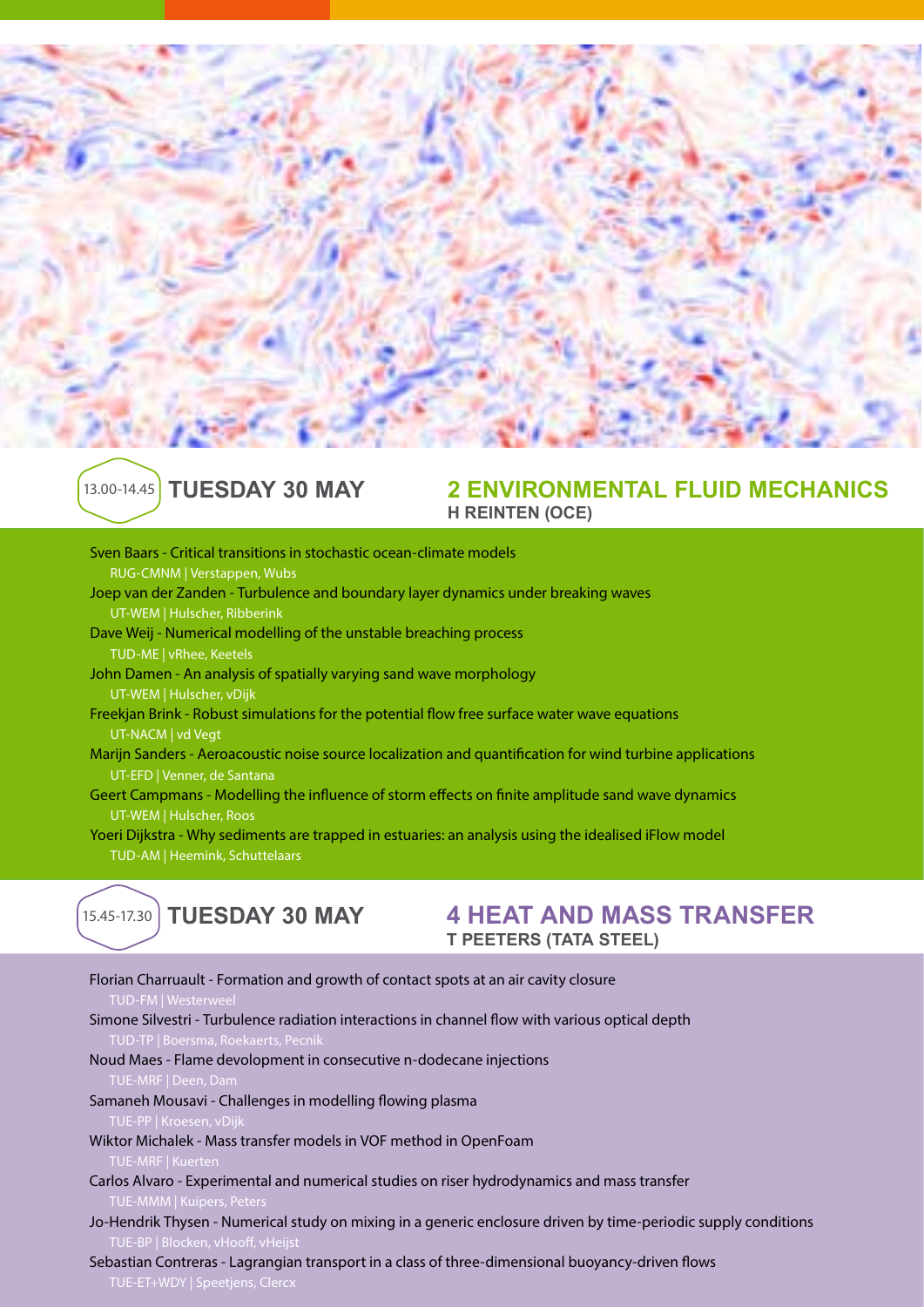09.00-10.30 **WEDNESDAY 31 MAY 5 TURBULENCE 1** 

Kim Alards - Thermally inertial particles in rotating Rayleigh-Bénard turbulence TUE-WDY | Clercx, Kunnen, Toschi Abhineeth Gupta - Study of particle migration and stresslet in turbulent pipe-flow using lattice Boltzmann method TUE-WDY | Toschi, Clercx Varghese Mathai - Rising light particles and their instabilities in stagnant and turbulent flow UT-PoF | Lohse, Sun Hadi Rajaei - Exploring the geostrophic regime of rapidly rotating convection: An experimental study **WEDNESDAY 31 MAY 7 TURBULENCE 2**<br>B VREEMAN (AKZONOBEL) Xiaojue Zhu - Roughness facilitated local 1/2 scaling does not imply asymptotic ultimate thermal turbulence UT-POF | Lohse, Verzicco Liesbeth Florentie - Source term model simulations of vortex generator induced flowfields TUD-AE | Hickel, Hulshoff Mattia Ricci - An LES approach to wind loads assessment TUE-BP | Blocken, Kalkman Jan Schneiders - On the use of the vorticity equation for spectral estimates from single PIV snapshots TUD-AE | Hickel, Scarano Maxim Masterov - On large scale simulations of dense bubbly flow TUE-MMM | Kuipers, Baltussen Melika Gul - Internal shear layers in turbulent pipe flow TUD-FM | Westerweel Jacopo Serpieri - Cross-flow instability: flow diagnostics and control TUD-AE | Scarano. Kotsonis

TUE-WDY | Clercx, Kunnen, Toschi Ruben Verschoof - Wall-roughness induces asymptotic ultimate turbulence

Ivo van Hooijdonk - Anticipating the collapse of turbulence in a stably stratified plane Couette flow TUE-WDY | Clercx, vd Wiel (TUD)

Qingqing Ye - Mechanisms of boundary layer transition induced by isolated roughness

TUD-AE | Scarano, Schrijer



## **9 INDUSTRIAL APPLICATIONS & CFD F VISSER (FLOWSERVE)**

Erik van Duin - Effect of oil viscosity on core-annular flow in a horizontal pipe TUD-FM | Ooms, Henke Martin Haagh - Ion-induced wettability alteration for enhanced oil recovery UT-PCF | Mugele, Duits Maurice Hendrix - Development of speed controlled pigging for low pressure flow in pipelines Jakob Maljaars - A high-order particle-mesh operator splitting approach for the incompressible NS equation TUD-EFM | Uijttewaal, Labeur Anne Eggels - Uncertainty quantification and sensitivity analysis for correlated variables Gianluca Di Staso - Lattice Boltzman accelerated direct simulation Monte Carlo for rarefied gas flow simulations Ugur Göktolga - Modeling curvature effects using MuSt-FGM